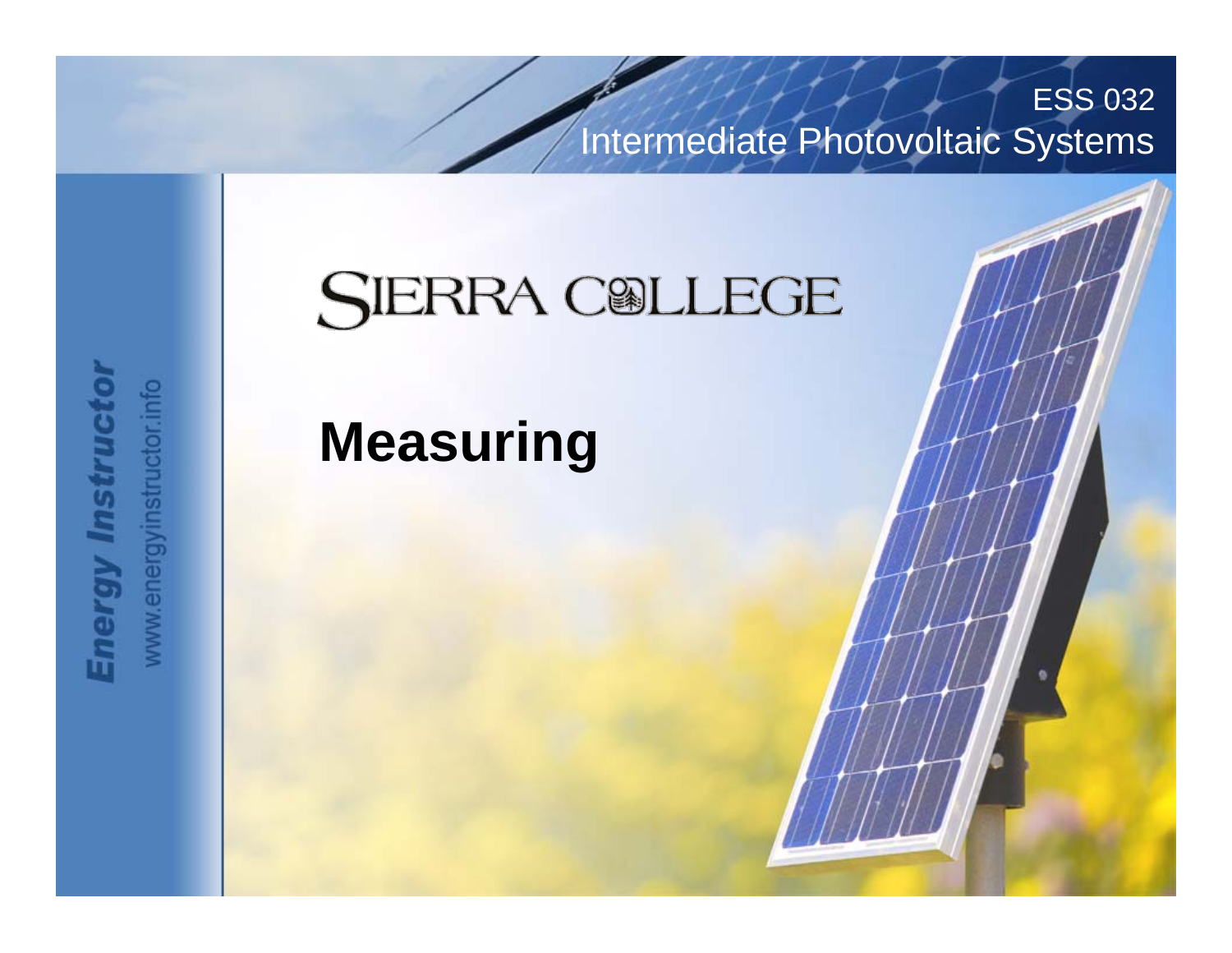

# What's the big deal?

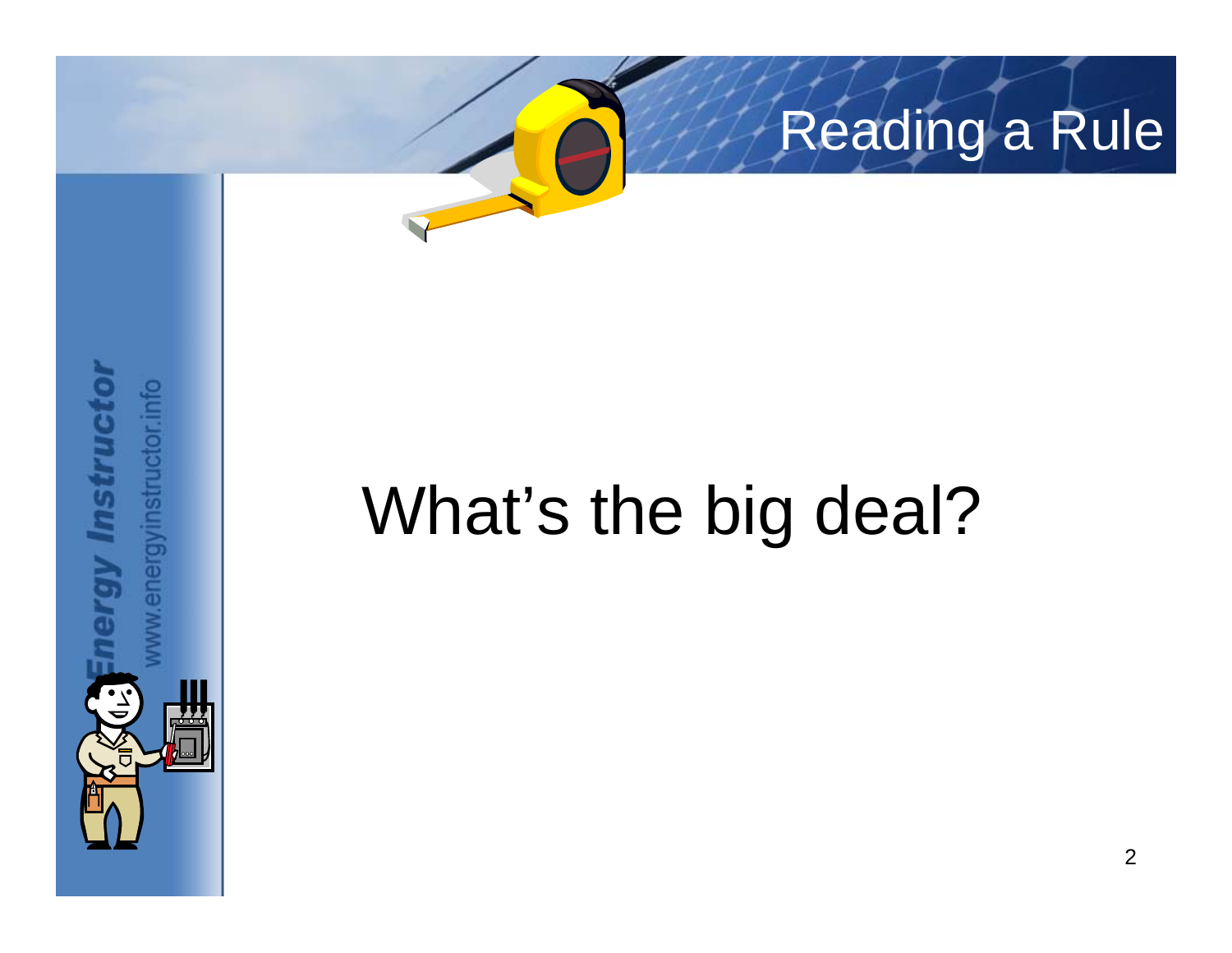

**Energy Instructor** 

www.energyinstructor.info

3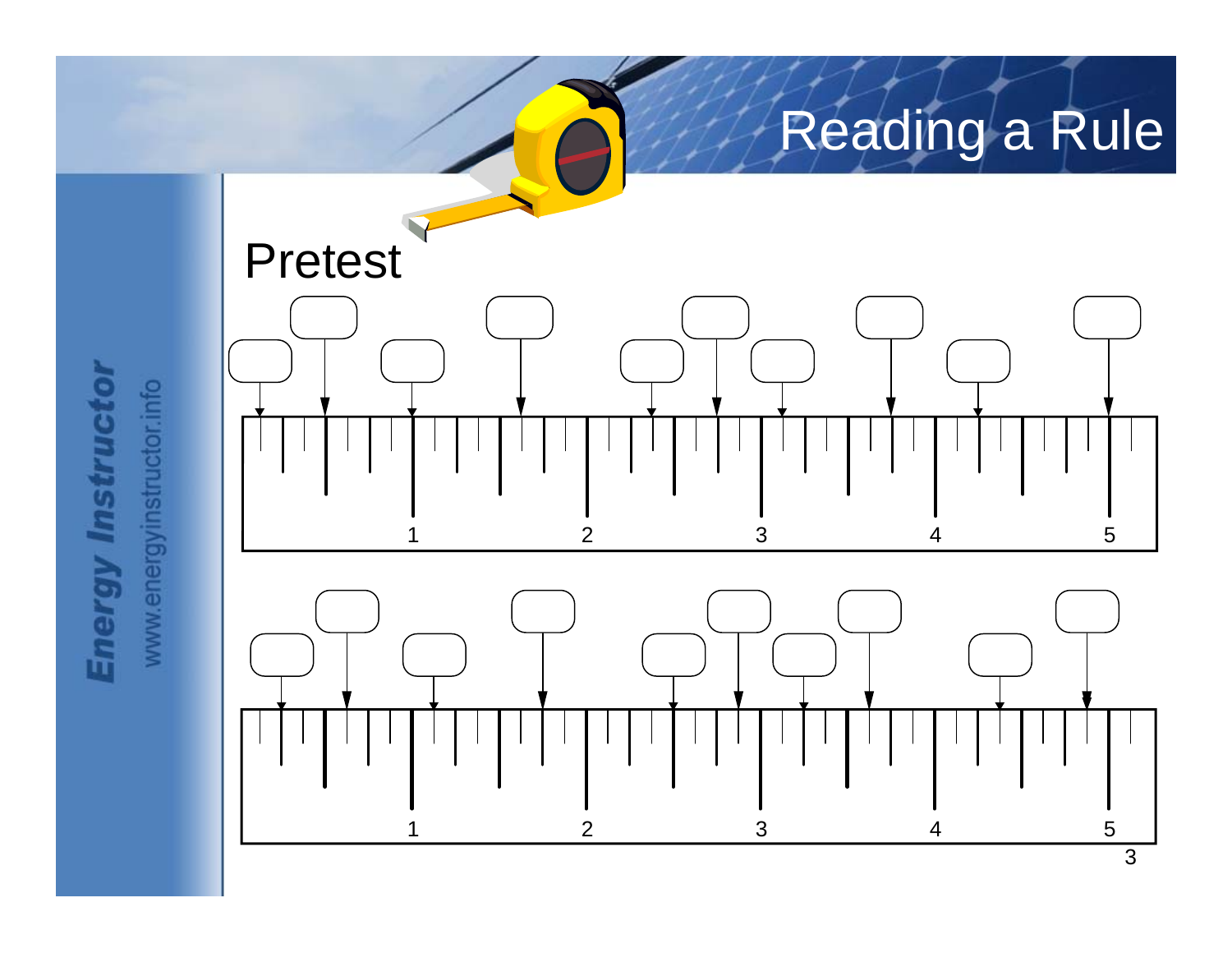

**Energy Instructor** www.energyinstructor.info

4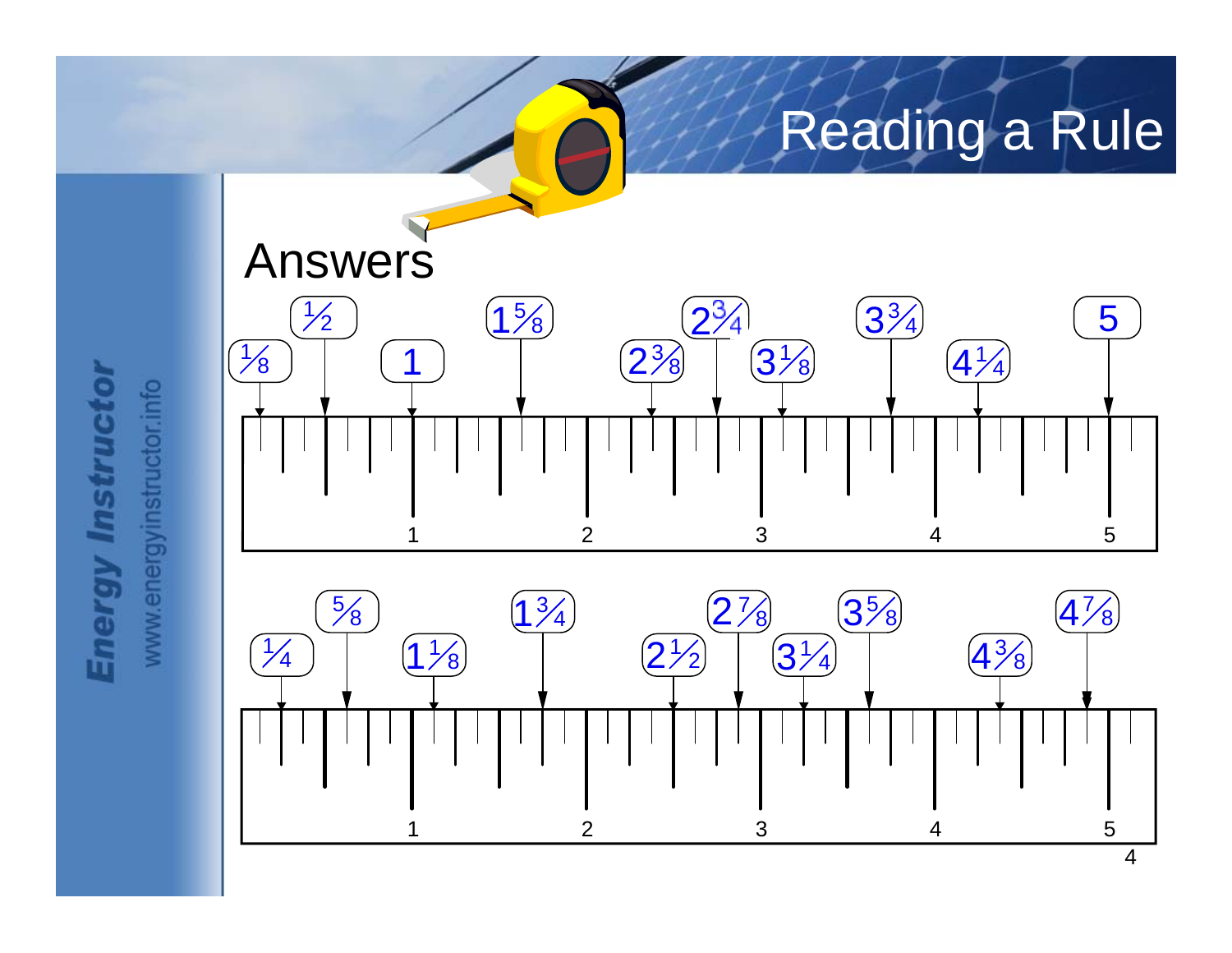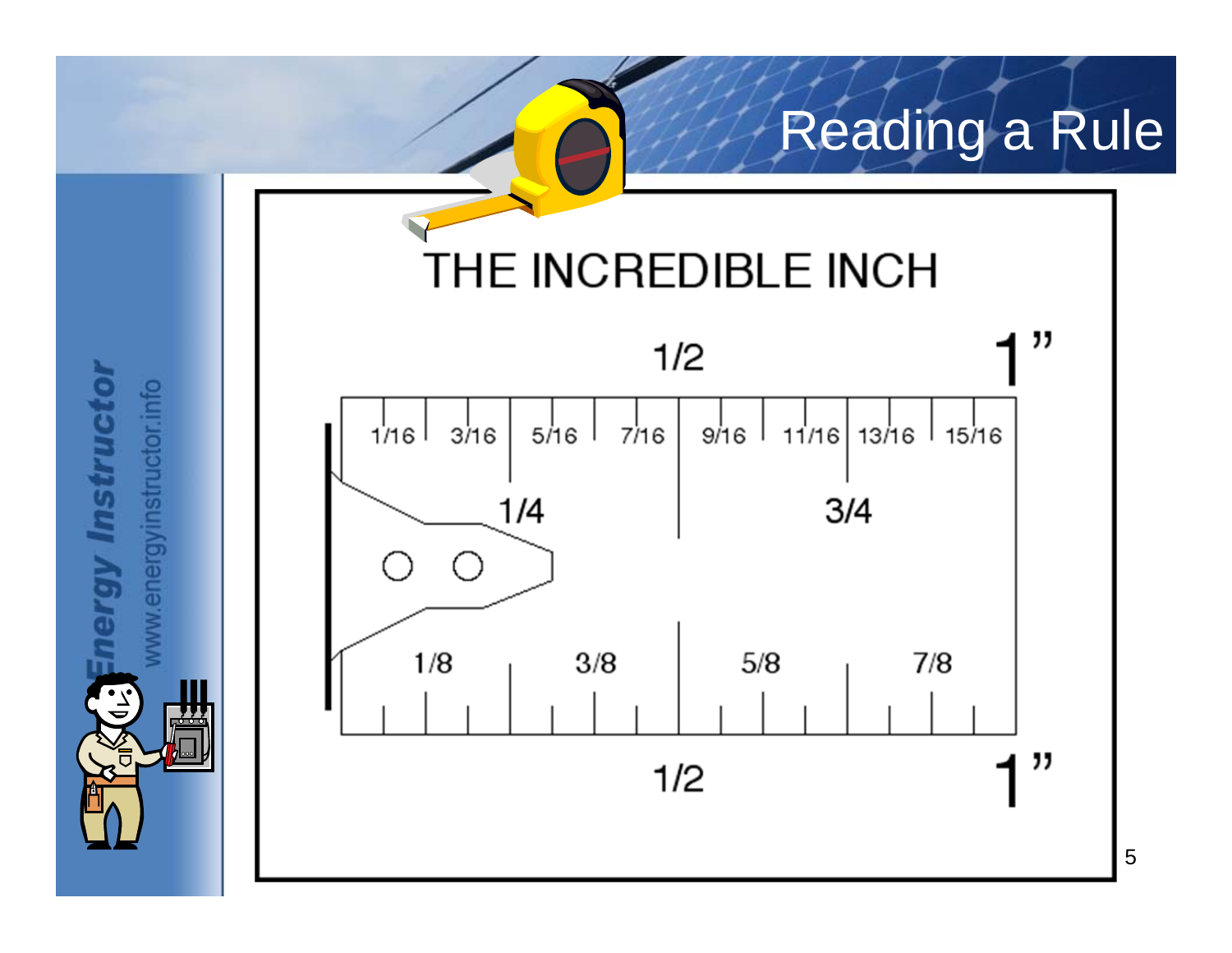#### Fractions of an inch / tape measure basics:

The standard construction tape measure reads to the sixteenth. In other words, 16ths are the smallest increment on a construction tape.

There are 16 sixteenths in one inch.  $(16/16)$ There are  $8$  eighths in an inch.  $(8/8)$ There are 4 quarters in an inch.  $(4/4)$ There are 2 halfs in one inch.  $(2/2)$ 

Short cuts when dividing fractions of an inch:

Half of  $7/8 = 7/16$ Half of  $3/4 = 3/8$ Half of  $5/8 = 5/16$ Half of  $3/8 = 3/16$ 

energyinstructor.info

ray Instruct

6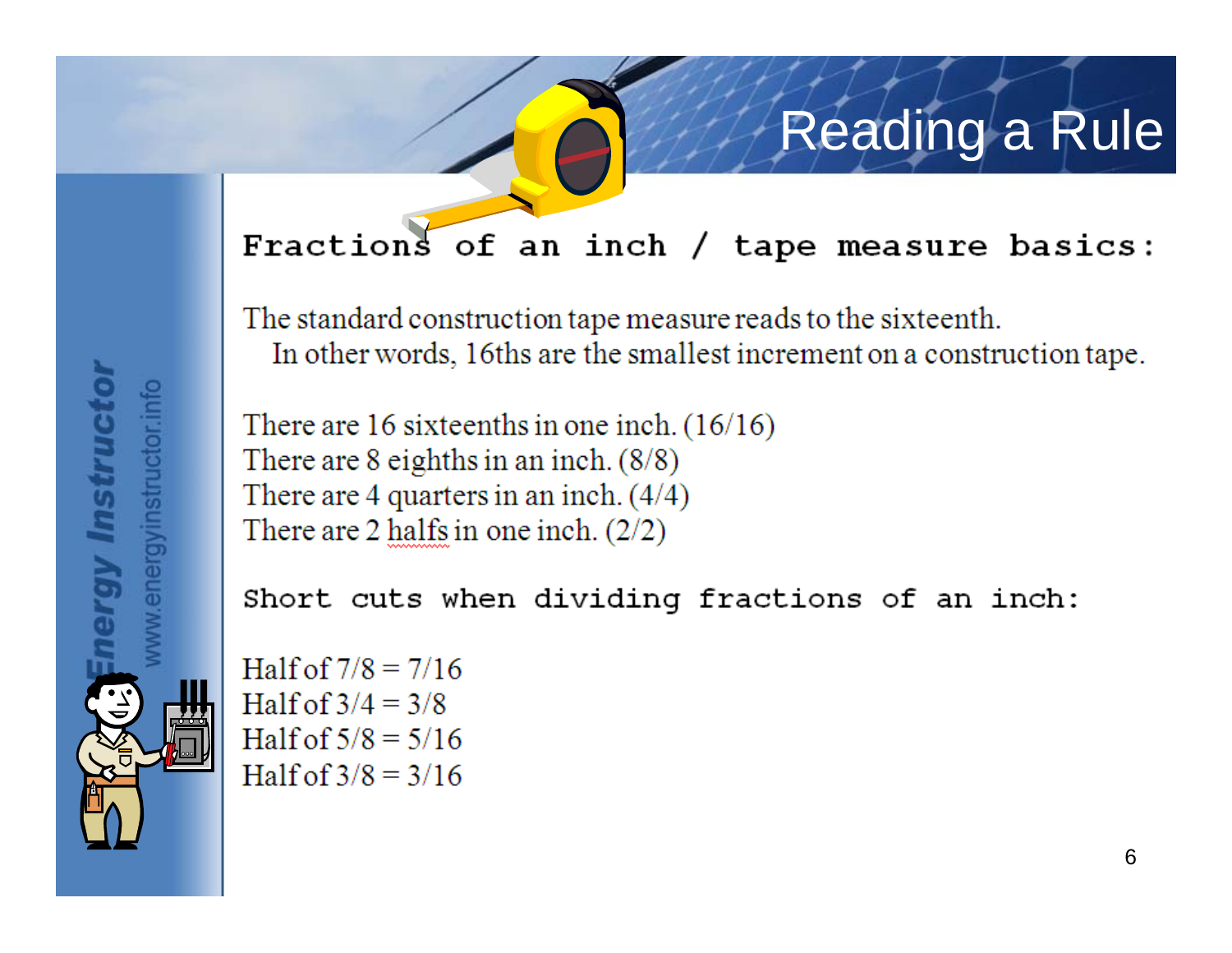

rgy Instructor

 $\left(\frac{1}{2}\right)$ 

w.energyinstructor.info



#### Typical Measuring Tapes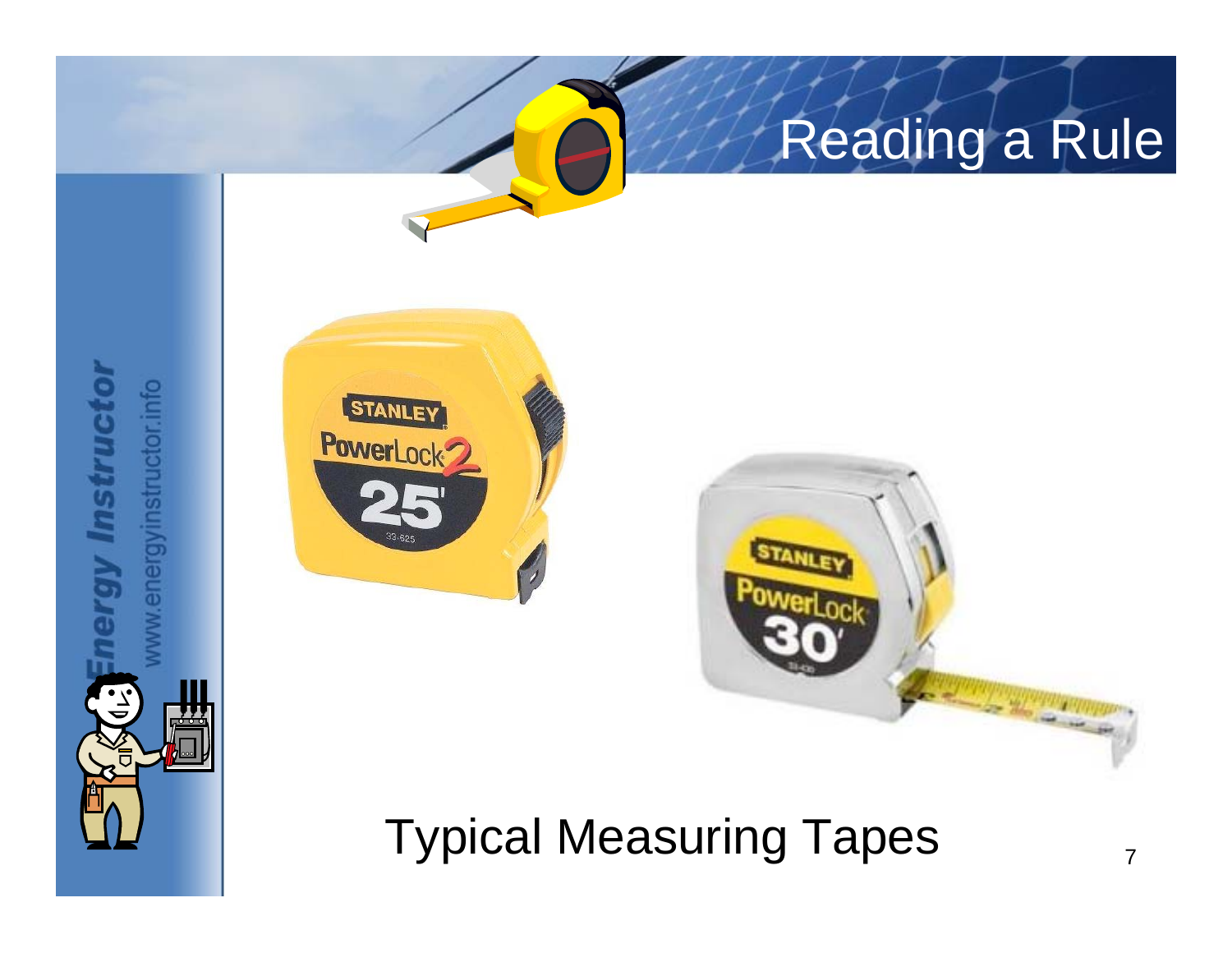## 50 & 100 ft. Flexible Tapes For Longer



Steel long tape durable plastic ABS case Long ruban en acier boitier en plastique ABS durable Cinta métrica de acero larga caja de plástico ABS durable Cinta métrica larga de acero caixa de plástico ABS durável



.energyinstructor.info

gy Instruct

#### Layouts



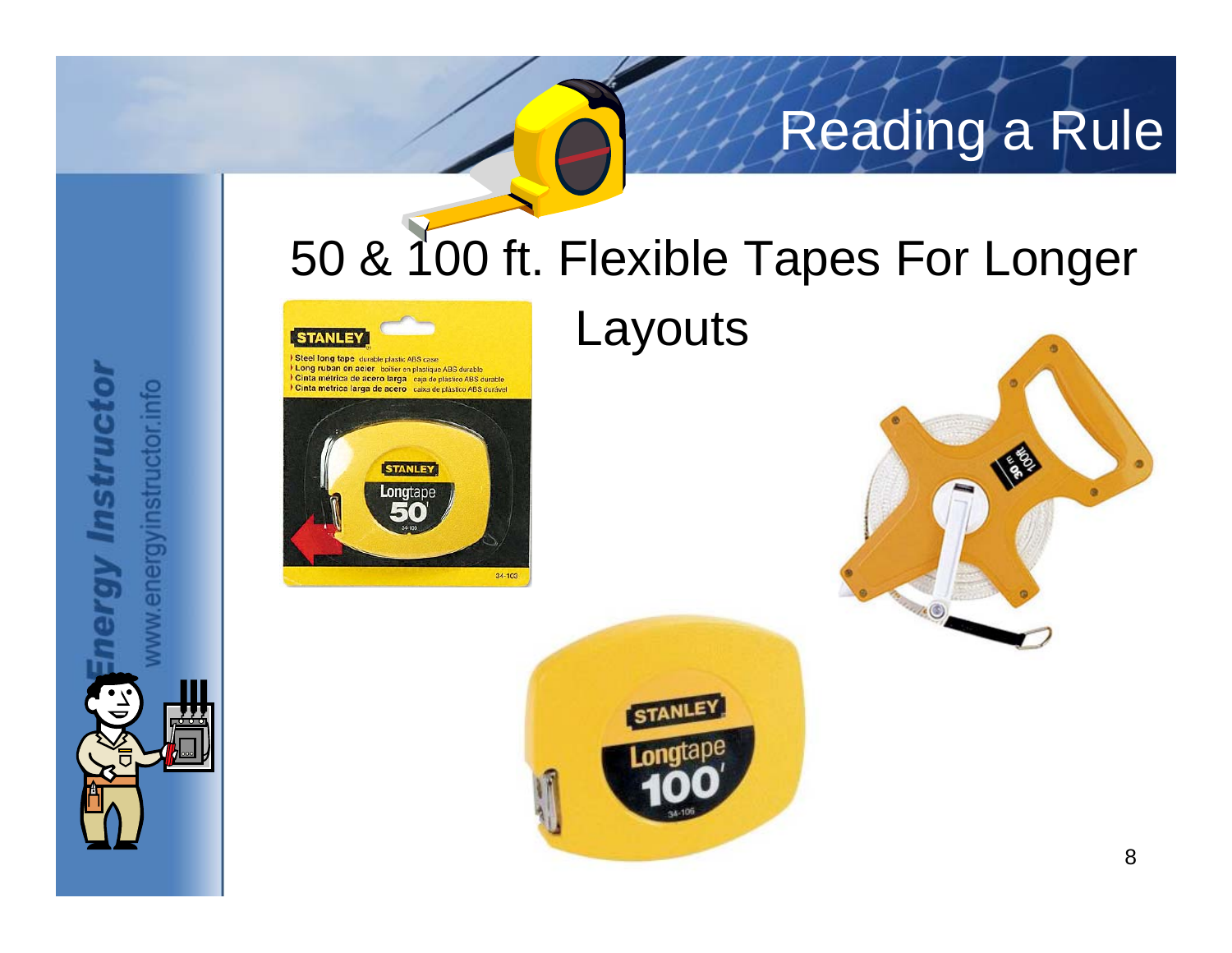#### Measuring Is Usually A One Person Job



gy Instructo

energyinstructor.info



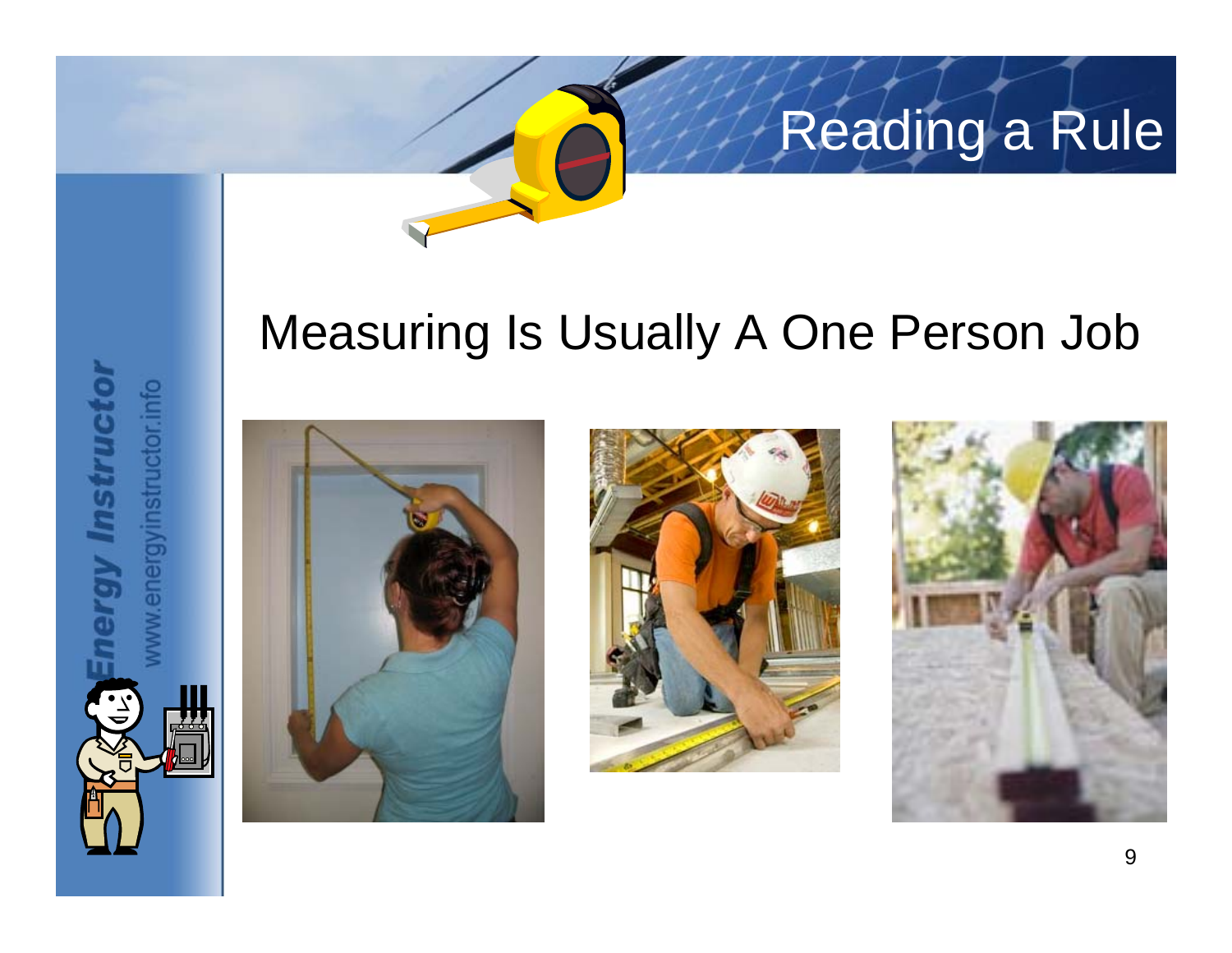

gy Instructor

J)<br>J

**VERE** 

rw.energyinstructor.info

One man...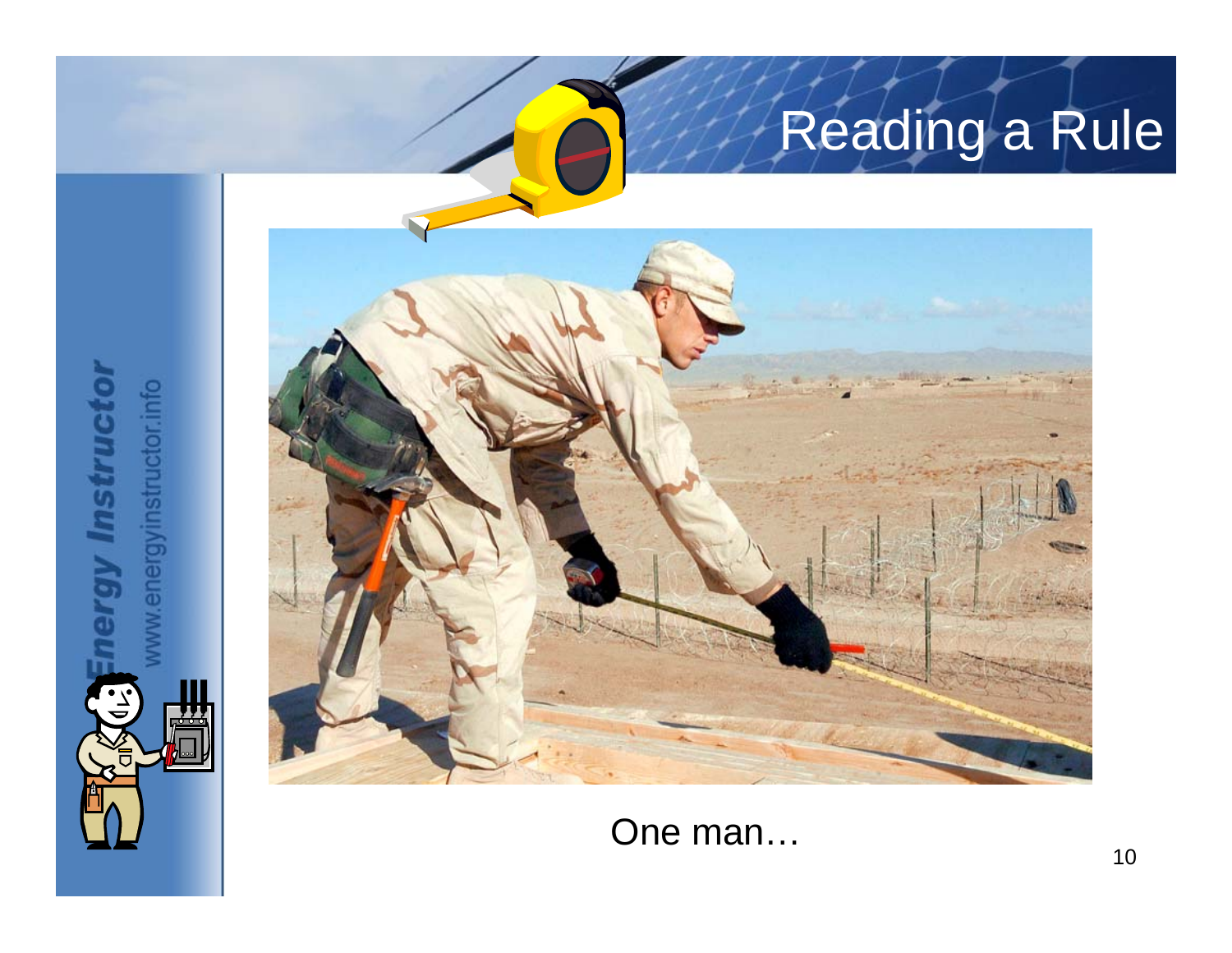

ergy Instructor

E-J

**AND** 

ww.energyinstructor.info

#### This should have been.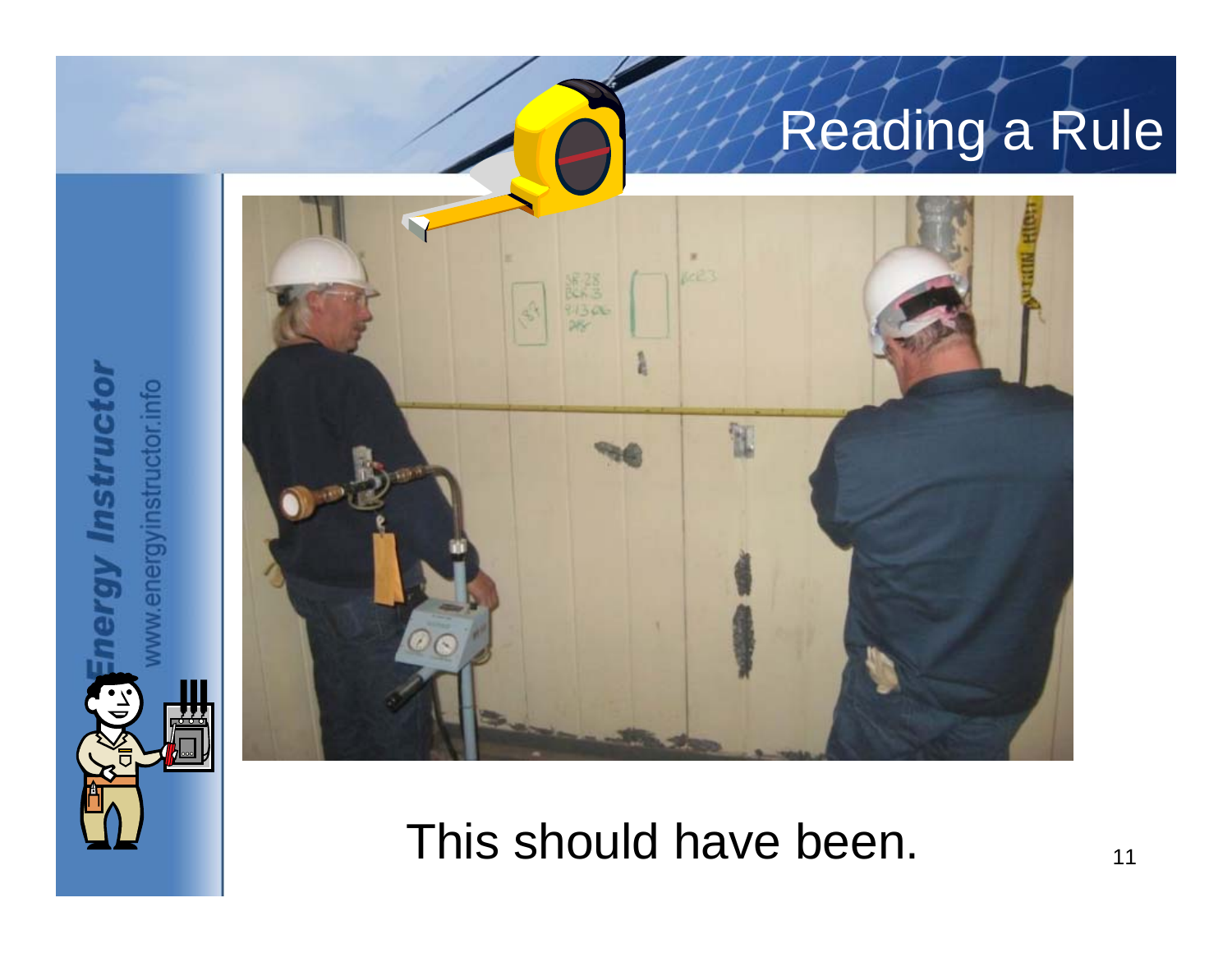#### Long Runs, 2 Man Jobs…



rgy Instructor

w.energyinstructor.info

The other guy (out of frame) is holding the dumb end of the tape

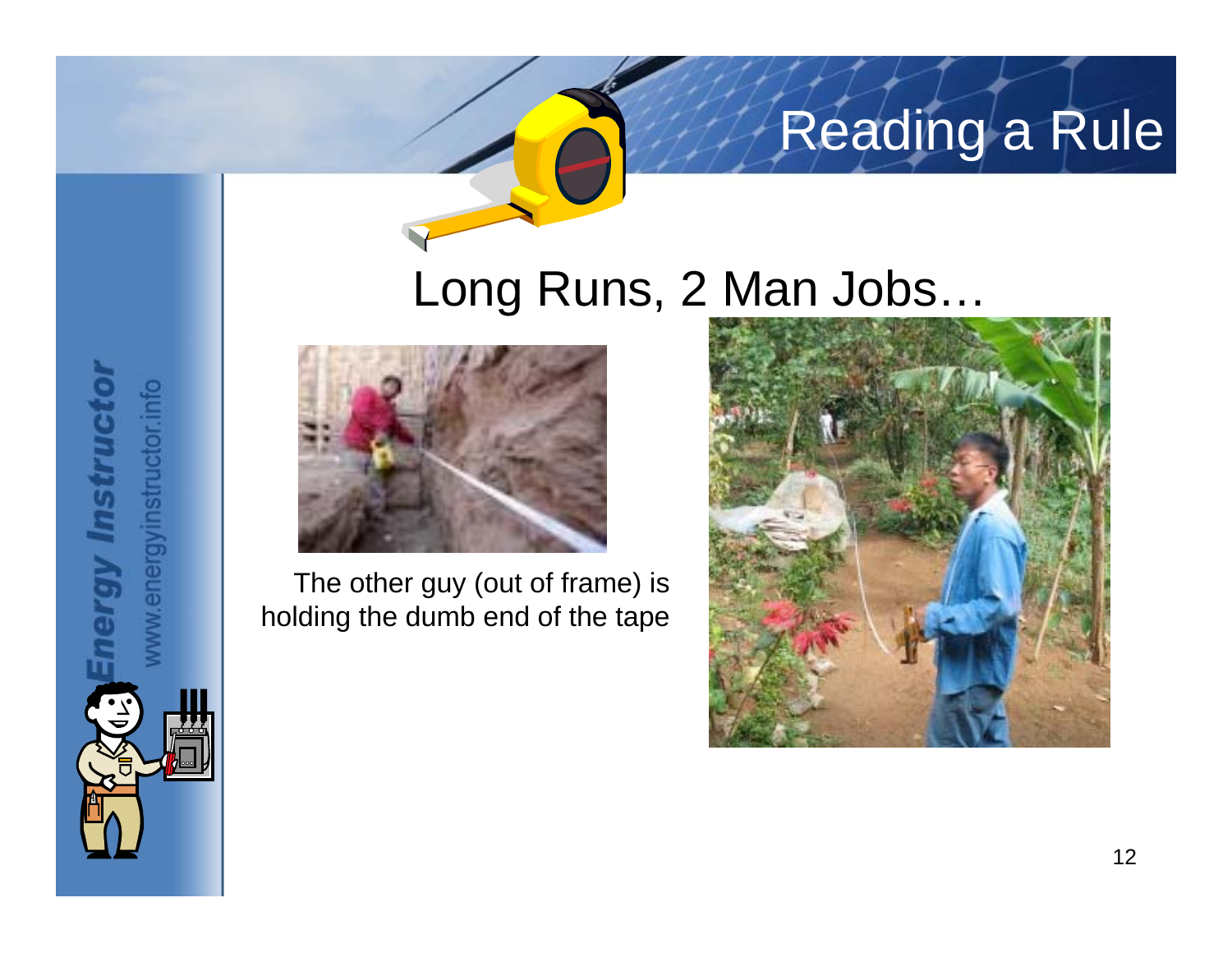

gy Instructor

energyinstructor.info



#### Inside Measurements: End of tape cleat pushes against frame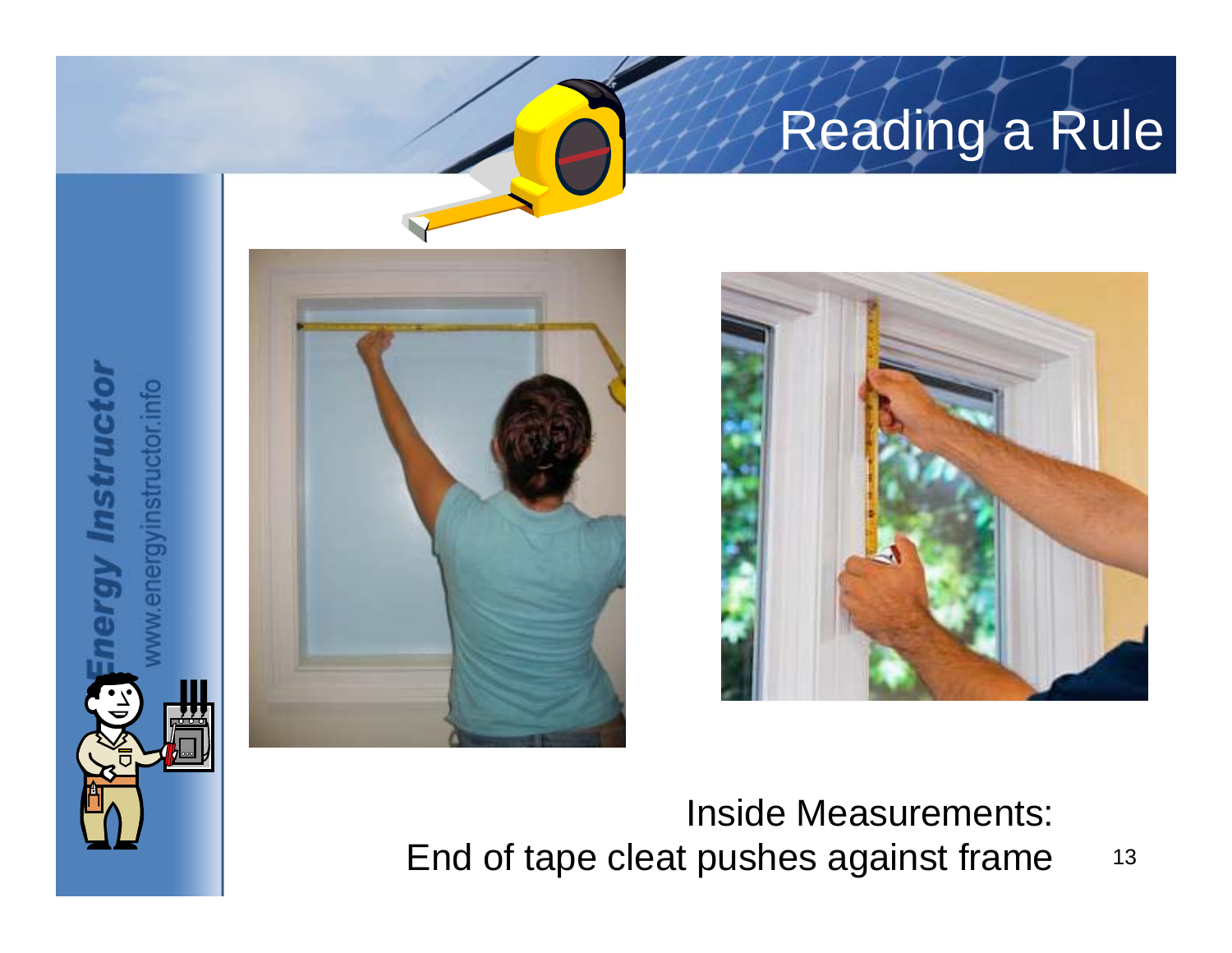#### Outside Measurements



energyinstructor.info

**Instruct** 

End of tape cleat hooks on outside (The cleat adjust for inside or outside measurements)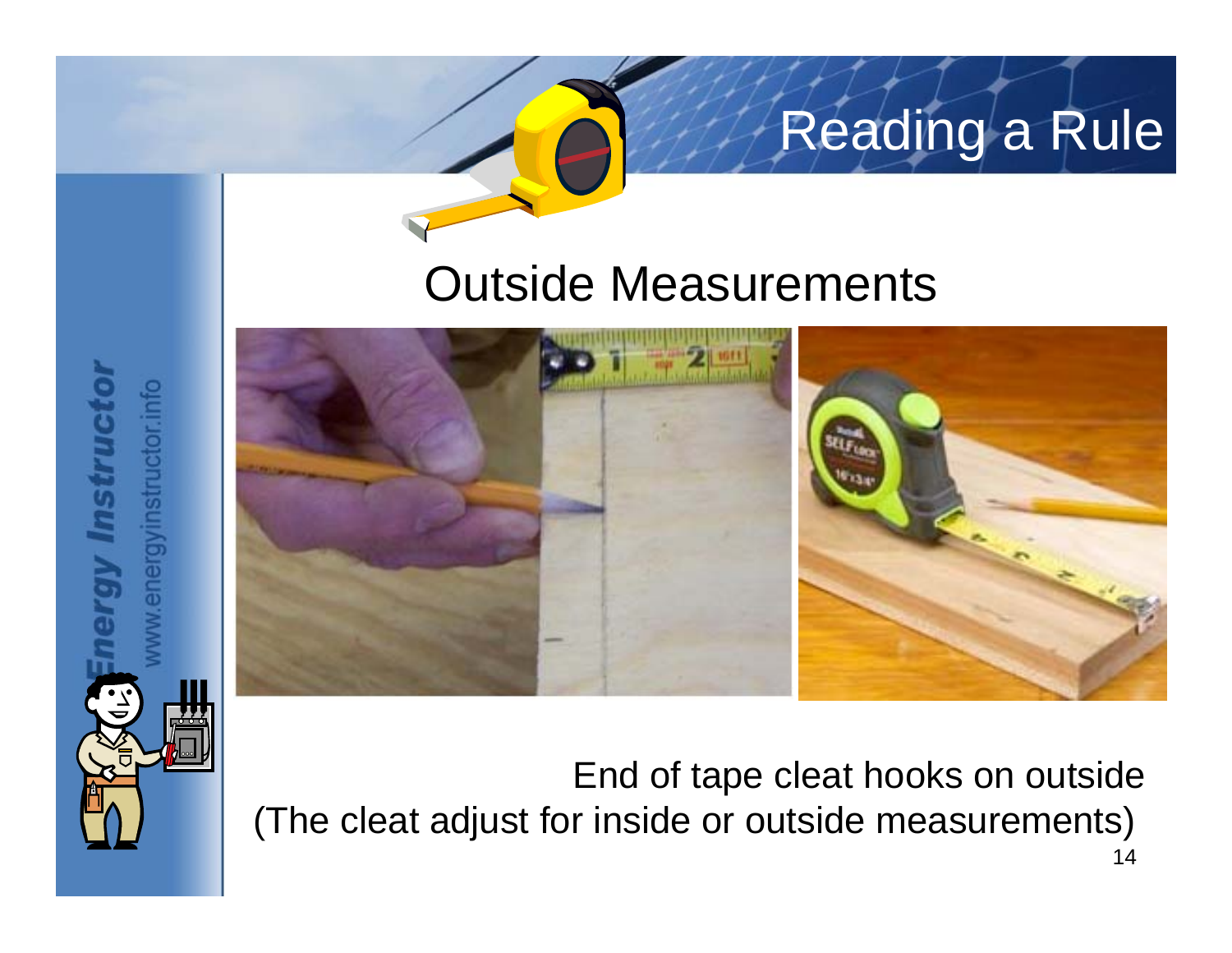#### Measure From Bottom Up



nergy Instructor

TE)

One man operation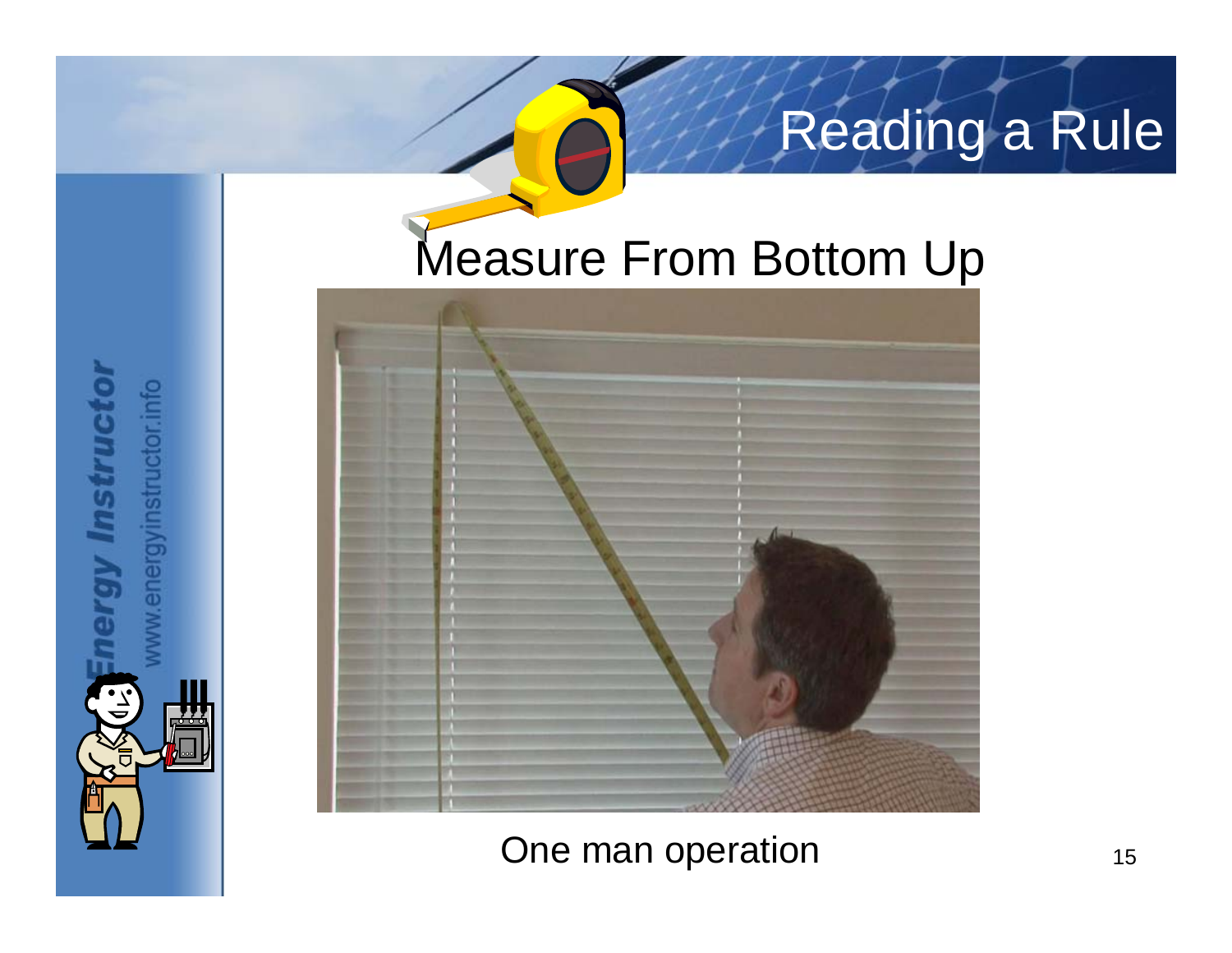#### 16" On Center Spacing



16• Typical Wall Framing Layout

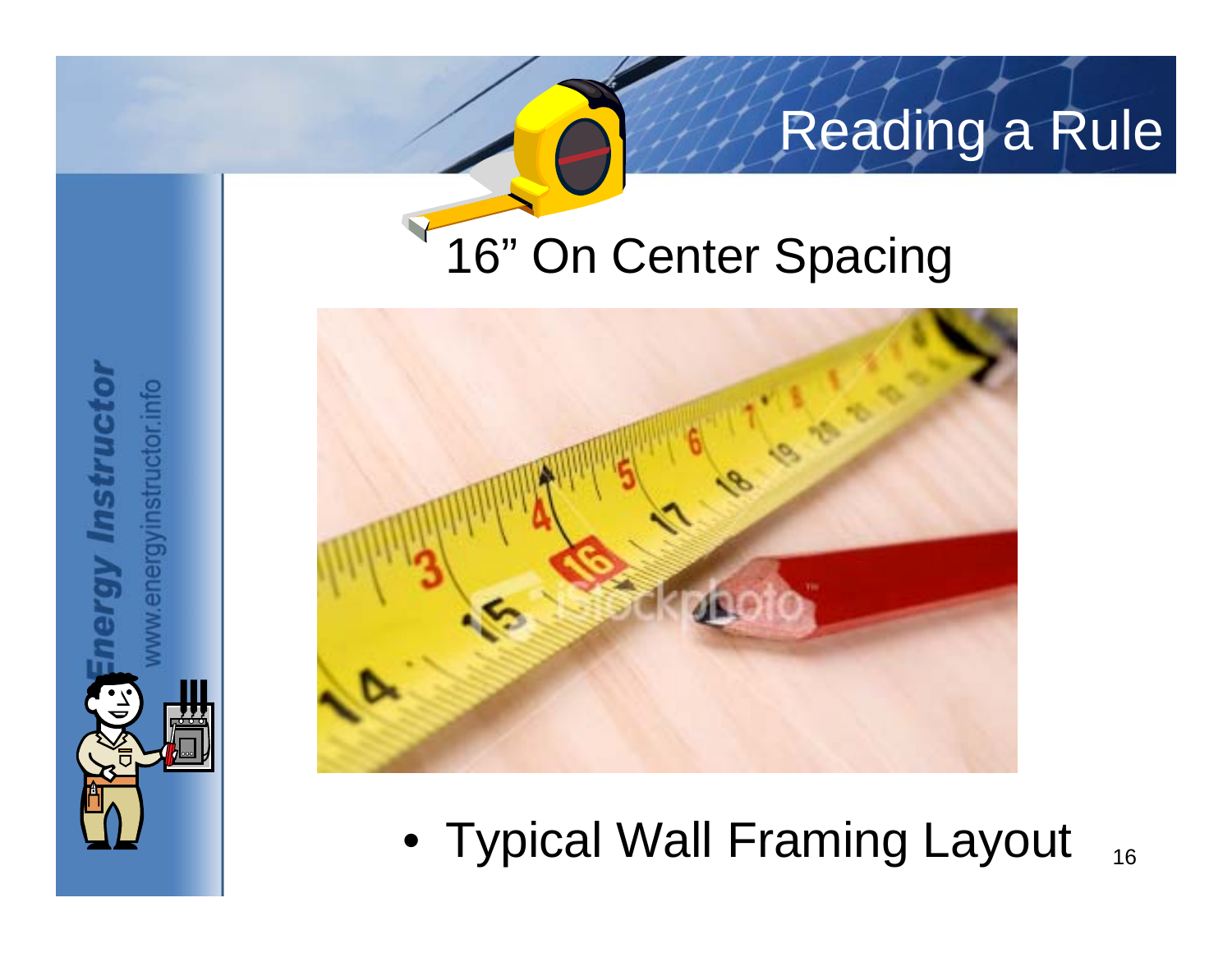Center Spacing is Important<br>16" 0.c. Foot **On Center** Guide Guide in in a musical statistics with Command Film B march) ubuhududunimahada 19 1/4 OVE Guide Optimum Value **Engineering EZ** 

rgy Instructor

 $\mathbf{r}$ 

w.energyinstructor.info

Even Up-side-down!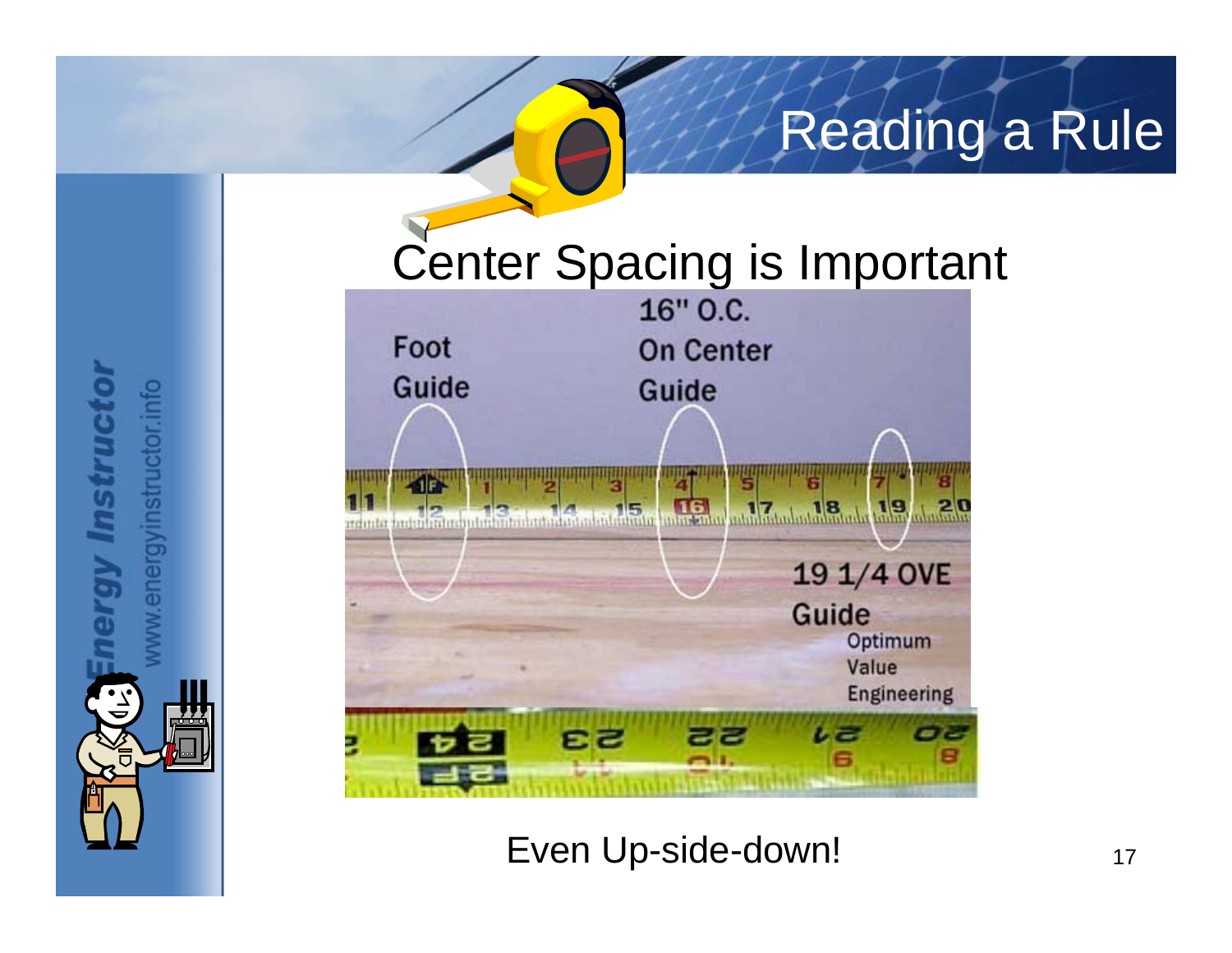Measuring In Inches & Feet

- $12$  inches = 1 foot  $\circ$
- $3 \text{ feet} = 1 \text{ yard}$  $\overline{O}$

**argy Instructor** 

energyinstructor.info

#### Finding Square Area of Geometric Shapes

Square foot: An area 1ft x  $1 \text{ ft} = 1$  square ft. Square yard: An area  $3$ ft x  $3$ ft = 9 square ft or 1 square yard

When calculating square feet use the formulas in  $#1$  below. When calculating square yards, divide the total square footage by 9

```
Example: A is room 27 ft. x 10 ft. = 270 sq. ft.
```
Carpet is sold by the square yard. How many sq. yds. will be required?  $\frac{270 \text{ sq ft}}{270 \text{ sq}}$  = 30 sq. yds of carpet 9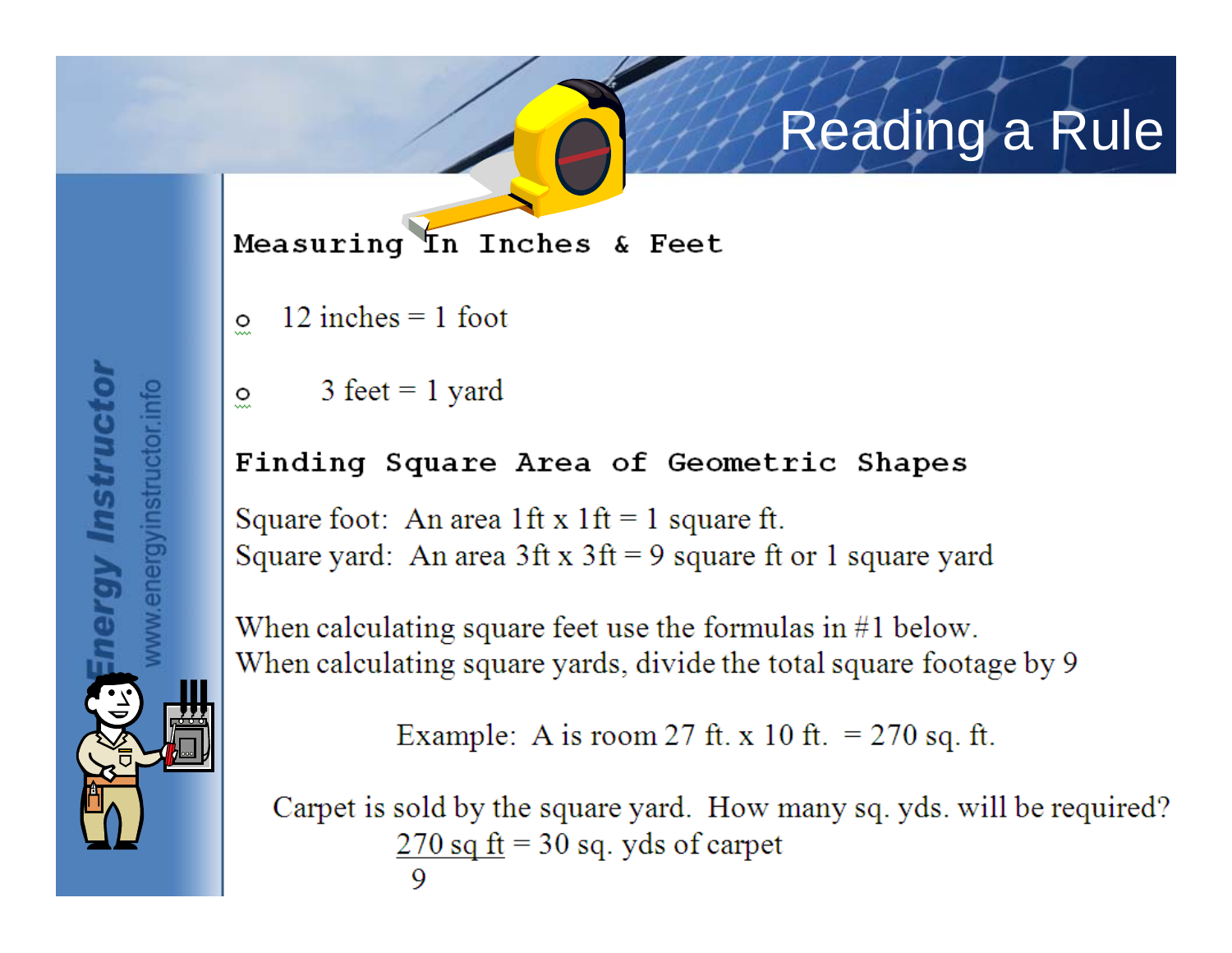

1. To calculate square area:

 $\circ$  For rectangles and squares: Length x Width = Sq. Area

Example: A rectangle 4 ft long and 2 ft wide =  $\theta$  square feet  $4 x 2 = 8 sq. ft.$ 

 $\circ$  For triangles: <u>Base x Height</u> = sq. area Example: A triangle with a base of 10 ft. and a height of 8 ft.  $=$  40 sq. ft.

10 ft x 8 ft =  $\frac{80 \text{ sf}}{10 \text{ kg}}$  = 40 sq. ft. o For circles  $Pi$  x Radius Squared = square area  $(Pi = 3.1415)$ 

Example: A circle has a diameter of 2 ft. & a radius of 1 ft =  $3.1415$  sq. ft.

Diameter = 
$$
\frac{2}{2}
$$
 = a radius of 1 ft  
1x1 = 1 ft x Pi = 3.1415 sq. ft.

**ergy Instructor** energyinstructor.info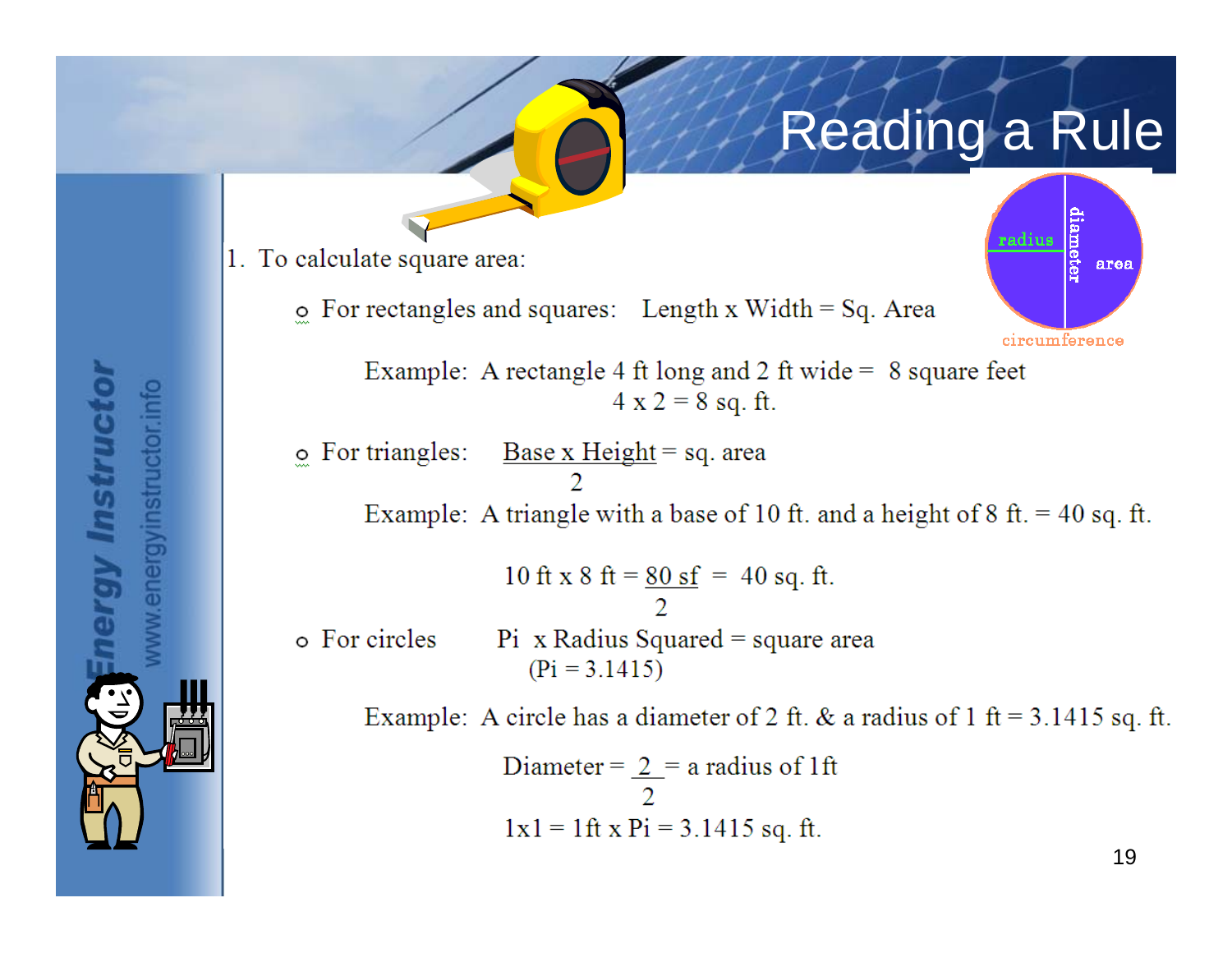#### **Finding Cubic Area of Geometric Shapes**

Calculate the square areas for the shapes above and then multiply by thickness or depth. If you are measuring in inches the answer will be in cubic inches. If you are measuring in feet, the answer will be in cubic feet, etc.

#### To find cubic yards, divide the cubic footage total by 27.

One yard =  $3$  feet One square yard is  $3 \text{ ft} \times 3 \text{ ft} = 9$  square feet = one square yard One cubic yard is  $3 \times 3 \times 3 = 27$  cubic feet = one cubic yard

energyinstructor.info rgy Instruct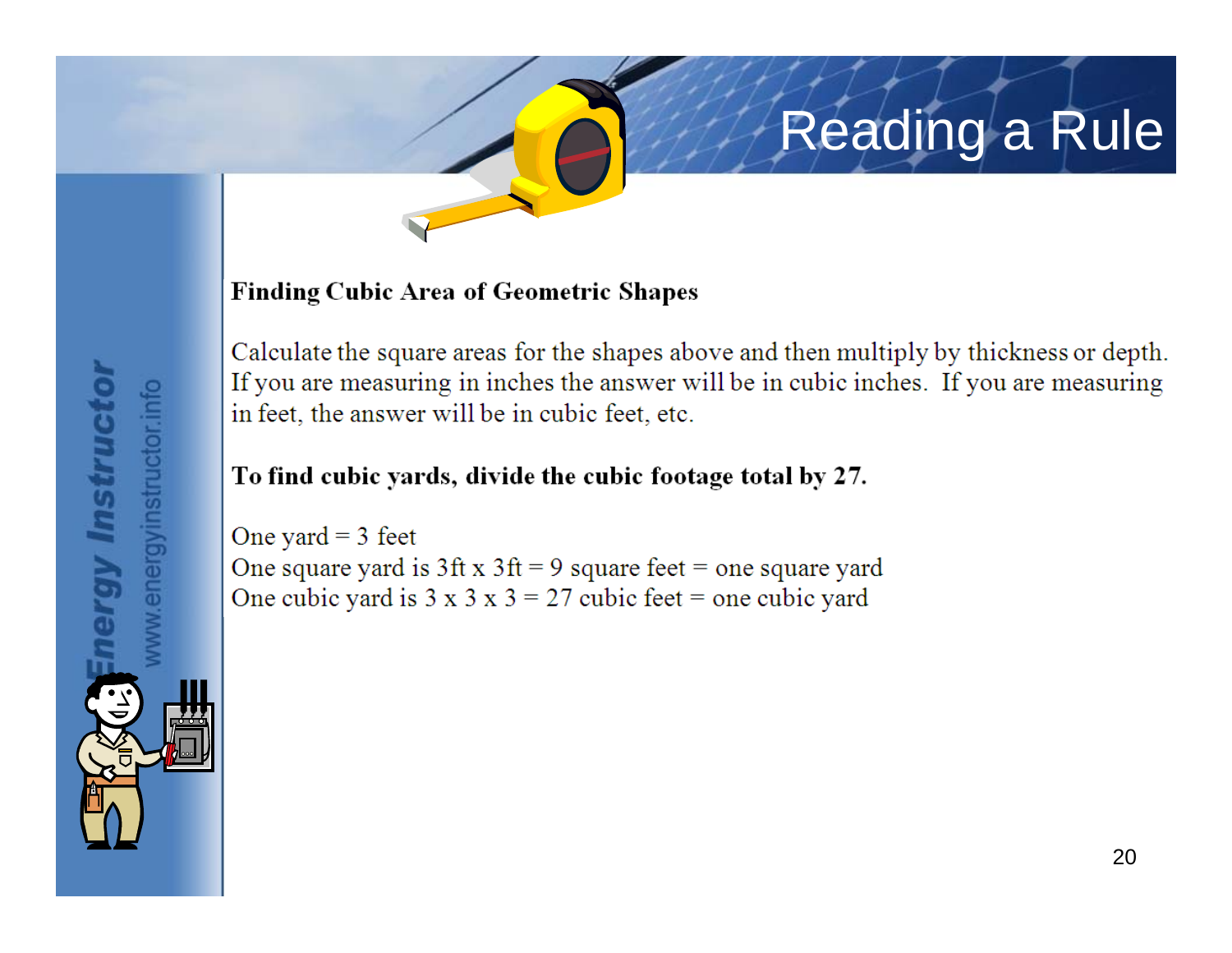#### Examples:

**Pray Instructor** 

energyinstructor.info

1. A foundation slab  $27$ ft x  $20$ ft x 1ft thick is to be poured with concrete. How many cubic yards will be required?

27ft x 20ft x 1 ft =  $\frac{540 \text{ cubic ft}}{1}$  = 20 cubic yards of concrete 27

2. A column with a diameter of 2 ft. and a height of 10 ft. is to be poured with concrete. How many cubic yards will be required?

Pi x radius squared  $=$  square area

Square area x height = cubic area

Radius Square:  $1x1 = 1$ ft

 $3.1415 \times 1$  ft x 10ft =  $31.415$  cubic ft = 1.1635 cubic yards of concrete 27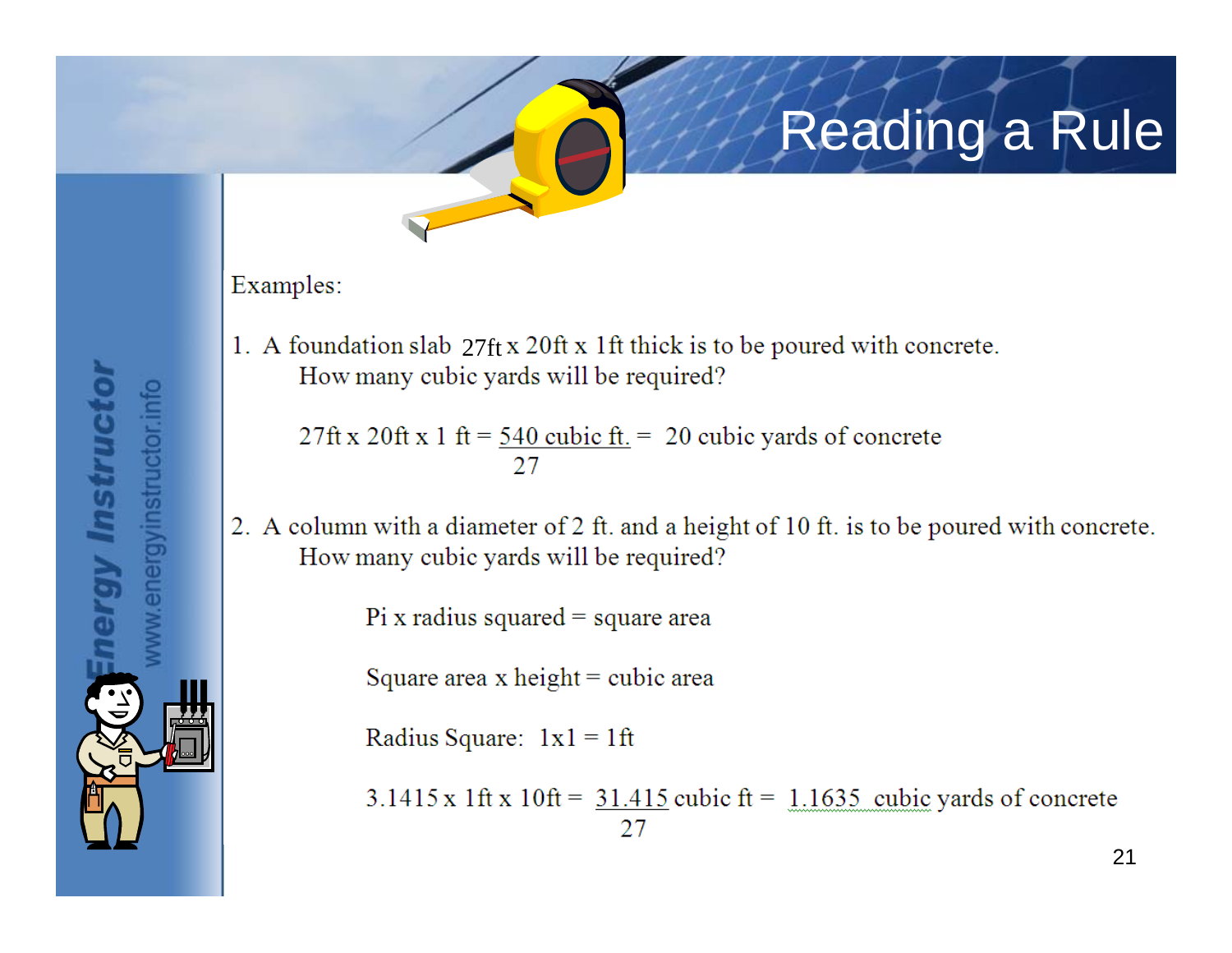

rgy Instructor

 $\left(\frac{1}{2}\right)$ 

w.energyinstructor.info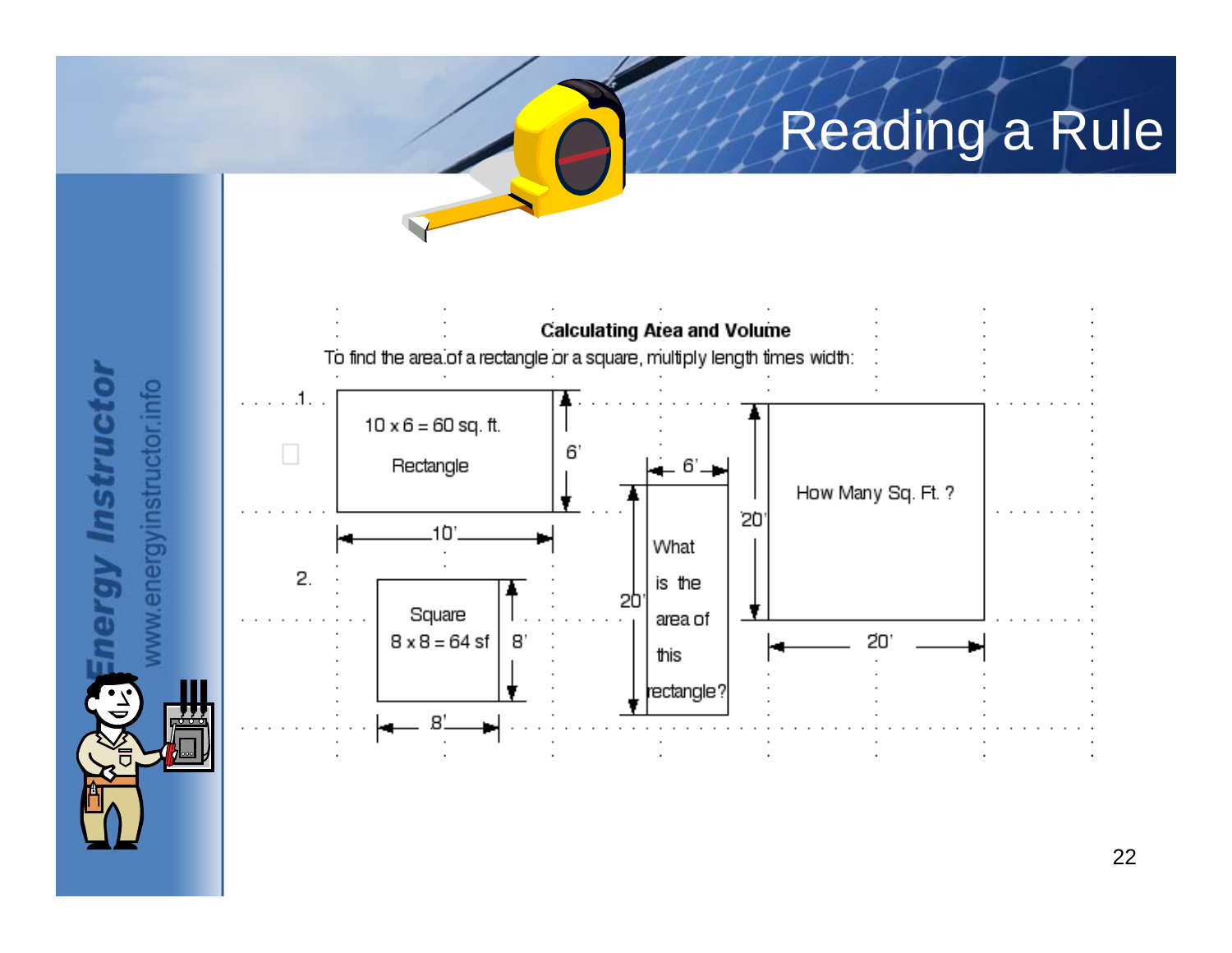#### 4ft x 8ft plywood What is the area?

rgy Instructor

energyinstructor.info

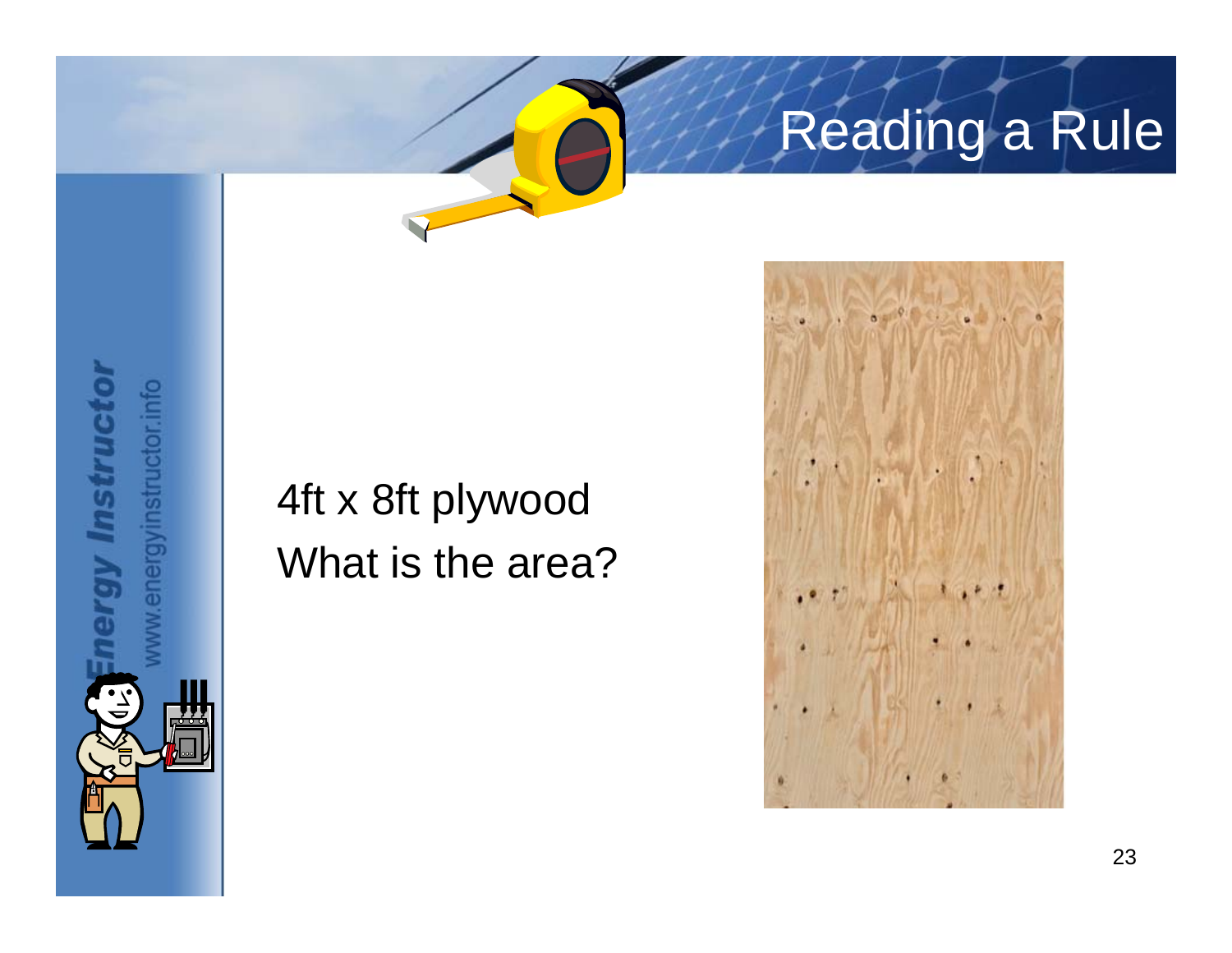

**argy Instructor** 

 $\left(\frac{1}{2}\right)$ 

rw.energyinstructor.info

- Typical module is  $\sim$  3ft x 5ft
- What is the area?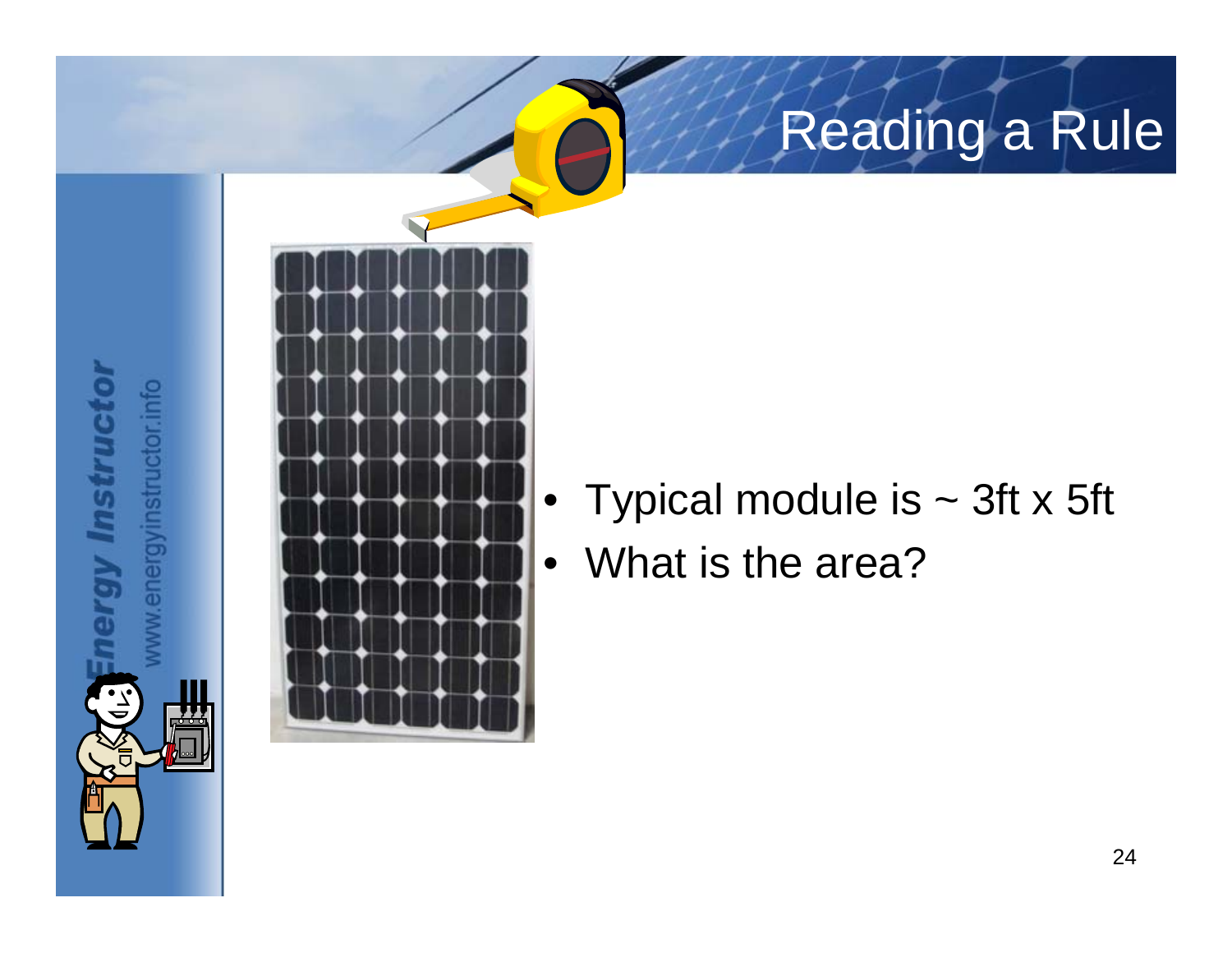

rgy Instructo

 $\left(\frac{1}{2}\right)$ 

w.energyinstructor.info

25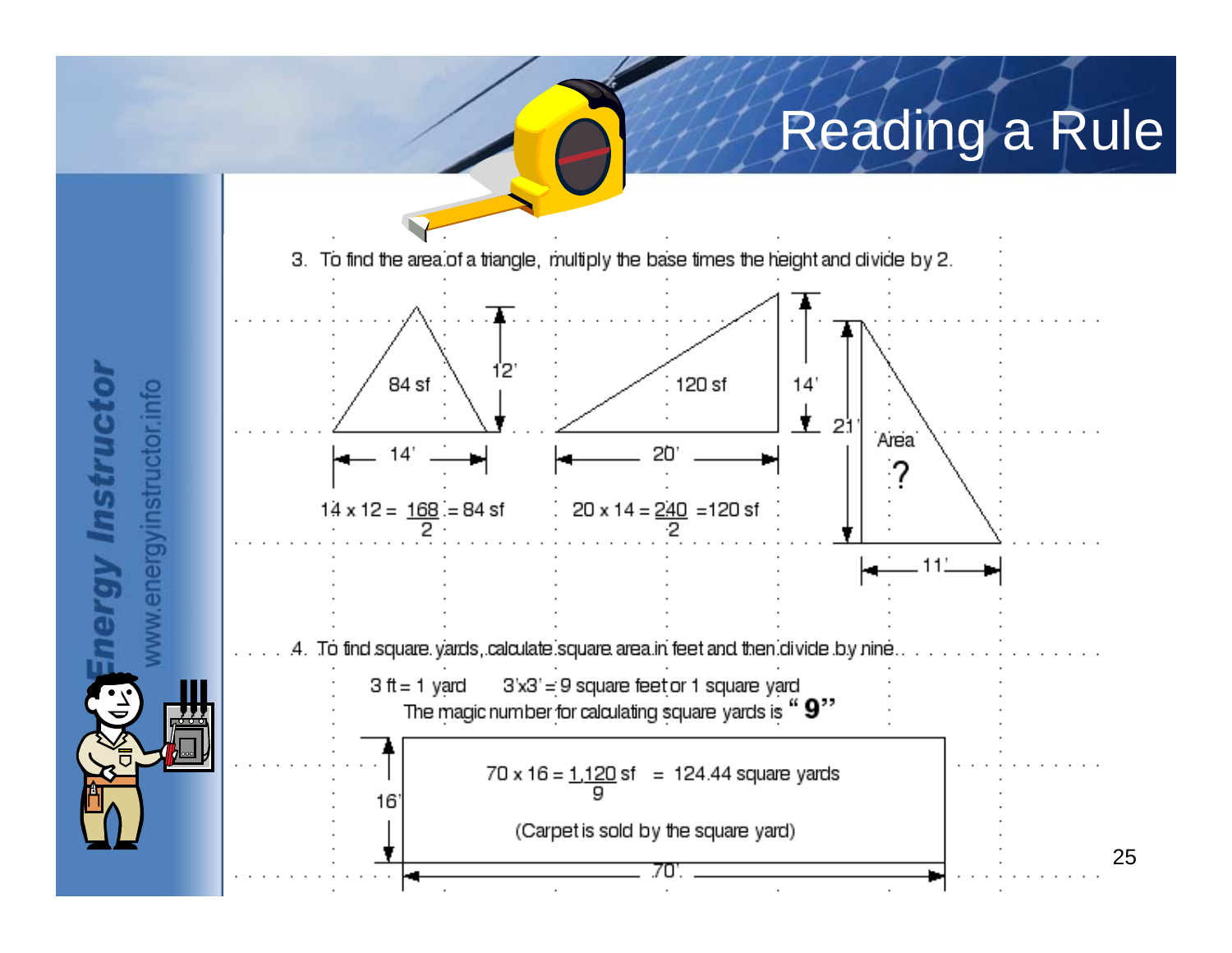

rgy Instructor

 $\mathbf{r}$ 

w.energyinstructor.info